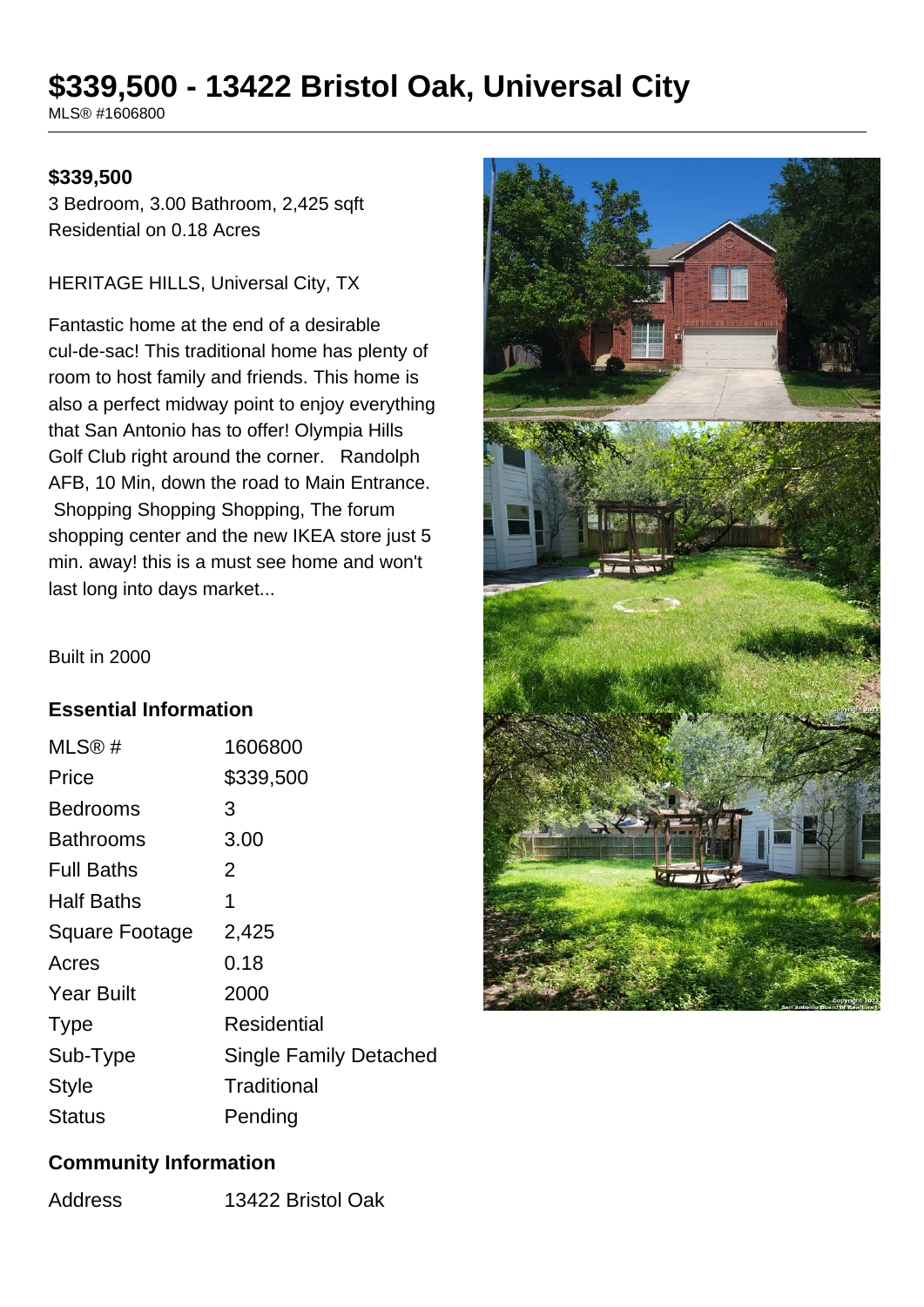| Area                      | 1600                                                                                                                                                                                                                                                     |
|---------------------------|----------------------------------------------------------------------------------------------------------------------------------------------------------------------------------------------------------------------------------------------------------|
| Subdivision               | <b>HERITAGE HILLS</b>                                                                                                                                                                                                                                    |
| City                      | <b>Universal City</b>                                                                                                                                                                                                                                    |
| County                    | <b>Bexar</b>                                                                                                                                                                                                                                             |
| <b>State</b>              | <b>TX</b>                                                                                                                                                                                                                                                |
| Zip Code                  | 78148                                                                                                                                                                                                                                                    |
| <b>Amenities</b>          |                                                                                                                                                                                                                                                          |
| Amenities                 | <b>None</b>                                                                                                                                                                                                                                              |
| Parking                   | Two Car Garage                                                                                                                                                                                                                                           |
| # of Garages              | $\overline{2}$                                                                                                                                                                                                                                           |
| Pool                      | <b>None</b>                                                                                                                                                                                                                                              |
| <b>Interior</b>           |                                                                                                                                                                                                                                                          |
| Interior                  | Two Living Area, Separate Dining Room, Eat-In Kitchen, Two Eating<br>Areas, Game Room, Utility Room Inside, All Bedrooms Upstairs, 1st<br>Floor Lvl/No Steps, Cable TV Available, High Speed Internet, Laundry<br>Main Level, Telephone, Walk in Closets |
| Appliances                | Ceiling Fans, Chandelier, Washer Connection, Dryer Connection,<br>Stove/Range, Disposal, Dishwasher, Vent Fan, Smoke Alarm, Electric<br>Water Heater, Garage Door Opener, City Garbage service                                                           |
| Heating                   | Central                                                                                                                                                                                                                                                  |
| Cooling                   | <b>One Central</b>                                                                                                                                                                                                                                       |
| Fireplace                 | Yes                                                                                                                                                                                                                                                      |
| # of Fireplaces           | 1                                                                                                                                                                                                                                                        |
| <b>Fireplaces</b>         | Living Room                                                                                                                                                                                                                                              |
| # of Stories              | 2                                                                                                                                                                                                                                                        |
| <b>Stories</b>            | $\overline{2}$                                                                                                                                                                                                                                           |
| <b>Exterior</b>           |                                                                                                                                                                                                                                                          |
| <b>Exterior</b>           | <b>Brick, Cement Fiber</b>                                                                                                                                                                                                                               |
| <b>Exterior Features</b>  | Patio Slab, Privacy Fence, Sprinkler System, Double Pane Windows,<br><b>Has Gutters</b>                                                                                                                                                                  |
| Lot Description           | Cul-de-Sac/Dead End                                                                                                                                                                                                                                      |
| Roof                      | Composition                                                                                                                                                                                                                                              |
| Construction              | Pre-Owned                                                                                                                                                                                                                                                |
| Foundation                | Slab                                                                                                                                                                                                                                                     |
| <b>School Information</b> |                                                                                                                                                                                                                                                          |

District Judson